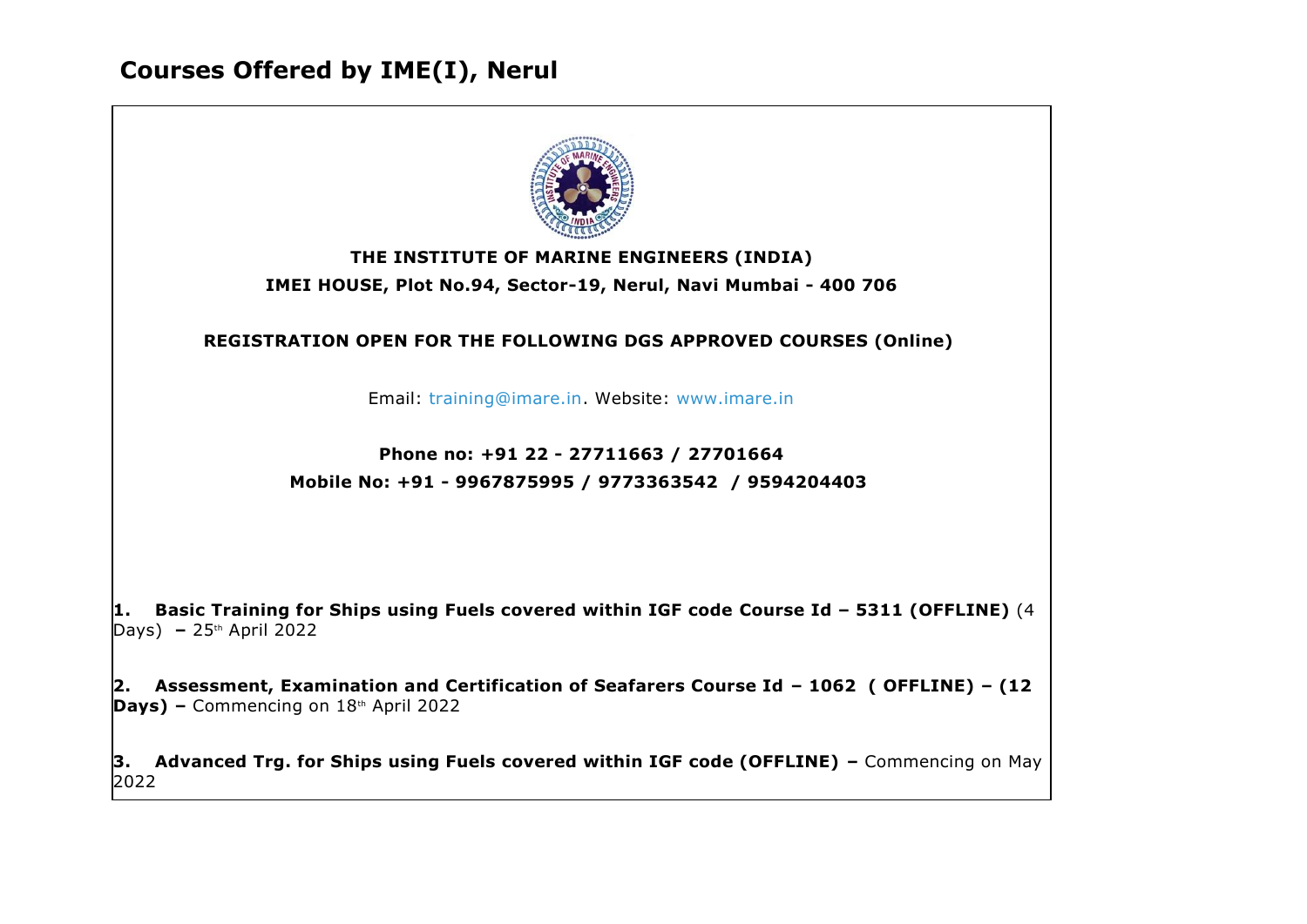**4. MEO Cl. I (FG) : 2- months course (OFFLINE) -** 2nd May 2022 / 1st July 2022/ 1st Sep 2022 / 1st Nov 2022 (followed by Simulator course) **Discount on combined bookings of Class I with Simulator**

**5. MEO CLASS III (NCV\_CEO) Upto 3000kW – STCW 2010: 2 month course (OFFLINE) –** 1st July 2022/ 1st Nov 2022

**6. MEO Cl. III (NCV\_SEO) Part-A - STCW 2010: 2-month course (OFFLINE) –** 1st July 2022

**7. MEO Cl. III (NCV\_SEO) Part-B - STCW 2010: 4-month course (OFFLINE) –** 1st Sep 2022

**8. MEO Cl. IV (NCV) - STCW 2010 -4 months course (OFFLINE)–** 2nd May 2022

**9. MEO CL. II (FG): 4-month Course (OFFLINE) -** 1st April 2022/2nd May 2022/ 1st June 2022 / 1st July 2022/ 1st Aug 2022/ 1st Sep 2022/ 1st Oct 2022/ 1st Nov 2022/ 1st Dec 2022 **(Discount on combined bookings of Class II Courses with Simulator)**

**10. REFRESHER & UPDATING TRAINING (RUT - 3 DAYS) COURSE FOR REVALIDATION OF COC FOR ALL ENGINEERS AND ETOs (OFFLINE) Course Id – 1118 - -** 28th April 2022 / 9th May 2022 / 23rd May 2022

**11. ENGINE ROOM SIMULATOR MANAGEMENT LEVEL (3 DAYS) COURSE FOR MEO CLASS I (OFFLINE) -** 28th April 2022 (Batch is Full)/ 3rd May 2022

**12. ENGINE ROOM SIMULATOR MANAGEMENT LEVEL (5 DAYS) COURSE FOR MEO CLASS II (OFFLINE) -** 3rd May 2022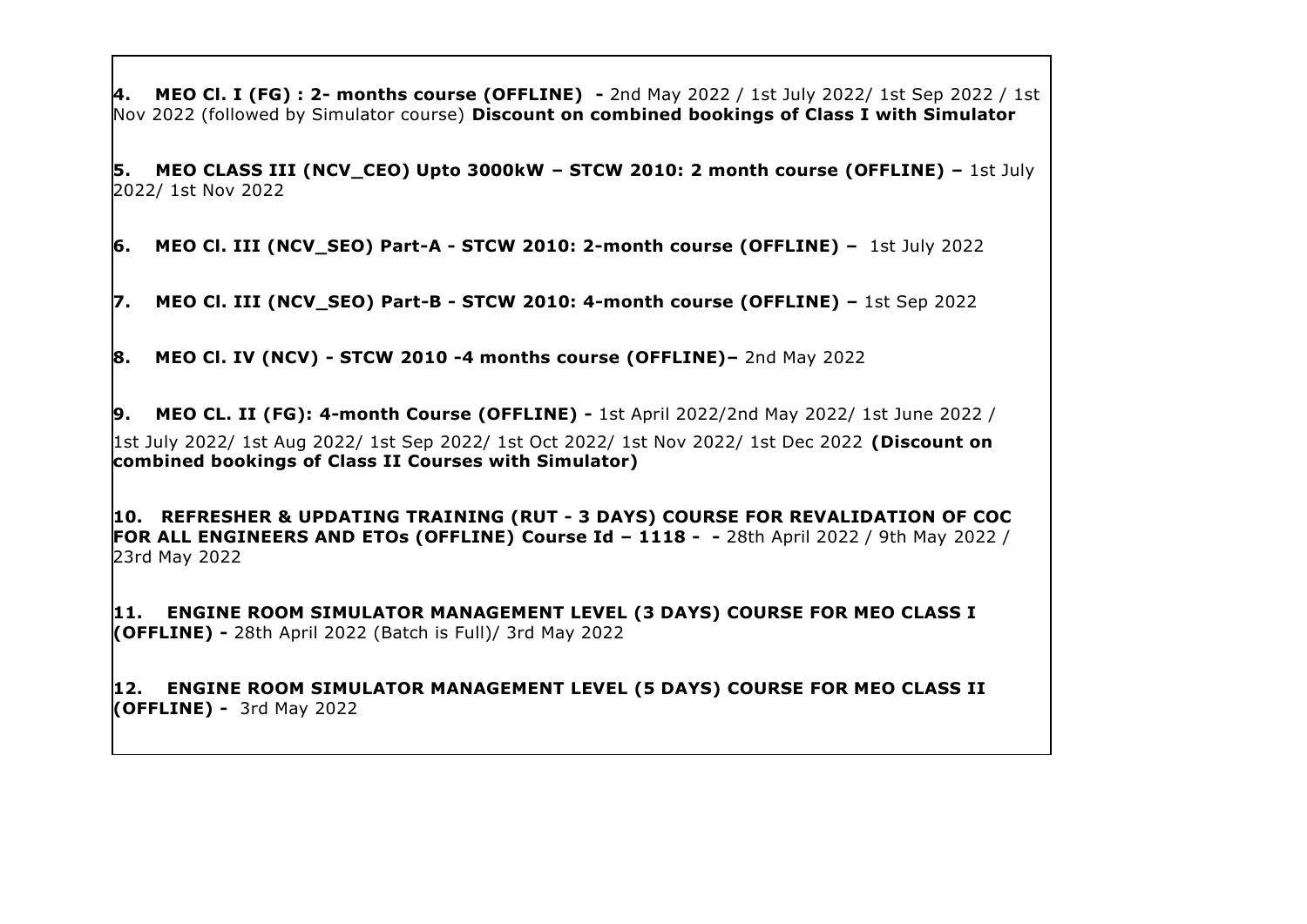**13. ENGINE ROOM SIMULATOR OPERATIONAL LEVEL (3 DAYS) COURSE (OFFLINE)** – 10th May 2022

**14. MEO Cl. IV(FG) non mandatory course (2 months duration)** – On request

**15. 2 weeks Induction course for Naval candidates –** On request

**Discount on combined bookings of Class I and Class II Courses with Simulator**

**Note:** Payment can be done through the **ICICI Bank (IFSC Code: - ICIC0000151) on A/C No. 015101031872 in the name of "The Institute of Marine Engineers (India)"** only after confirming the availability of seats.

Please make payments from ordinary saving bank account only & not from NRI/NRE account

**For Payment:** Visit **[www.imare.in](http://www.imare.in/)** --- Use the option **"Buy Online"** to pay the course fee

**For enquiries contact : [training@imare.in](mailto:training@imare.in)**

**For Registration of Competency Courses: <https://forms.gle/DBvLuEarFpbk3aqX9>**